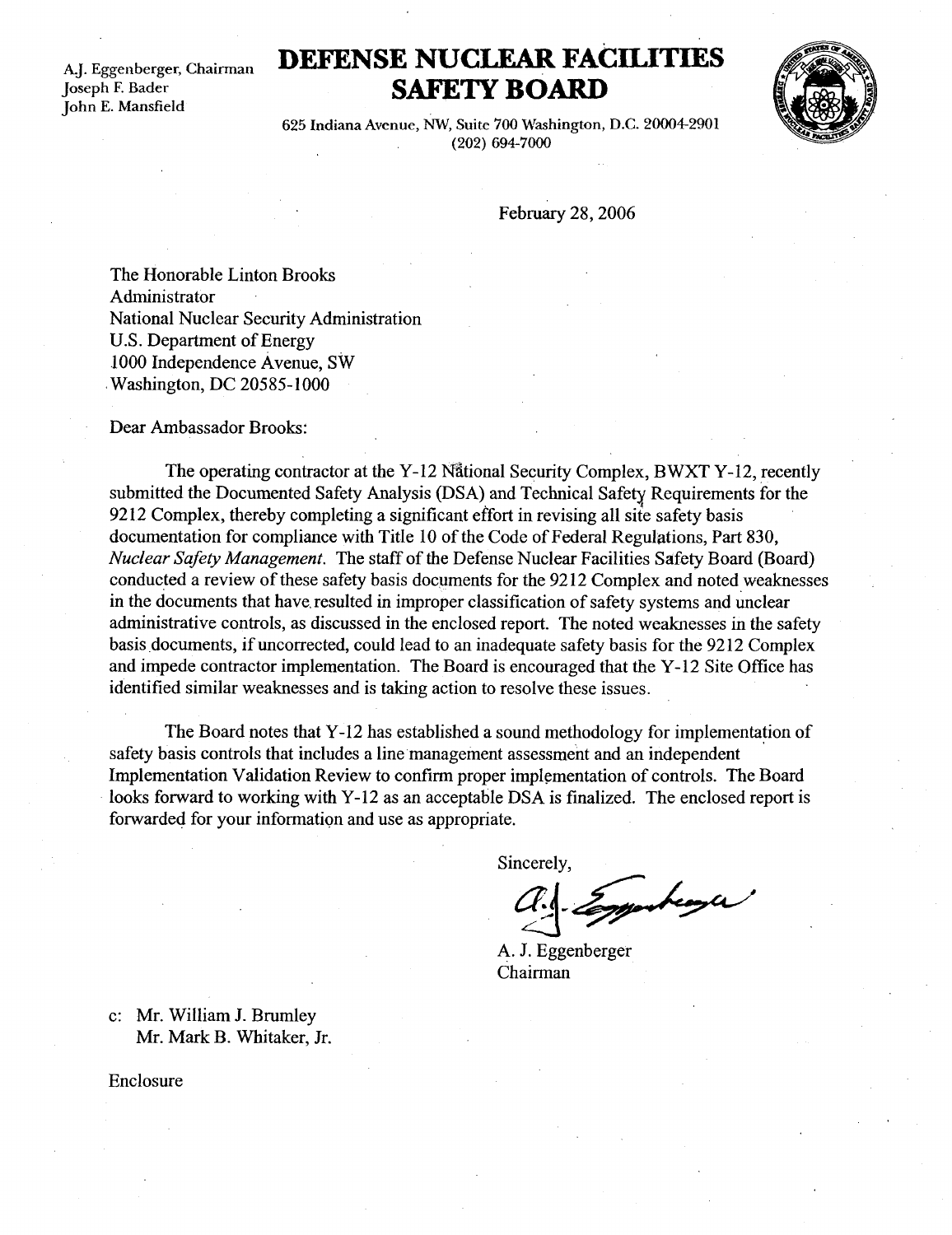## DEFENSE NUCLEAR FACILITIES SAFETY BOARD

## Staff Issue Report

February 9, 2006

MEMORANDUM FOR: J. K. Fortenberry, Technical Director

**COPIES:** Board Members

FROM: F. Bamdad R. Raabe

SUBJECT : DEFENSE NUCLEAR FACILITIES SAFETY BOARD<br>
Staff Issue Report<br>
February 9, 2006<br>
MEMORANDUM FOR: J. K. Fortenberry, Technical Director<br>
COPIES: Board Members<br>
FROM: F. Bamdad<br>
R. Raabe<br>
SUBJECT: Documented Safety Analysis fo Security Complex

> This report presents the results of a review of the Documented Safety Analysis (DSA) for the 9212 Complex at the Y-12 National Security Complex (Y-12). A meeting was held at the site on December 5-8, 2005, by members of the staff of the Defense Nuclear Facilities Safety Board (Board) to discuss their observations. Members of the Board's staff F. Bamdad, M. Duncan, E. Elliott, C. March, and R. Raabe, together with the Board's site representatives D. Owen and T. Davis, participated in these discussions and walked down the facility during the site visit. Additionally, the staff had two subsequent conference calls to discuss the issues in this report.

> Background. The existing Department of Energy (DOE) Hazard Category 1, 2, and 3 nuclear facilities were required to submit a DSA for DOE approval by April 10, 2003, meeting the requirements of Title 10 of the Code of Federal Regulations, Part 830, Nuclear Safety Management. The Y-12 site contractor, BWXT Y-12, submitted DSAs for all such facilities for review and approval before this deadline, except for the 9212 Complex . BWXT Y-12 and the National Nuclear Security Administration's Y-12 Site Office (YSO) agreed to delay the submittal date for the DSA for the 9212 Complex until September 2004. After YSO reviewed the DSA and provided comments, it was revised by the contractor and resubmitted in November 2005 . YSO is planning to complete a Safety Evaluation Report to document approval by February 2006. BWXT Y-12 is planning to implement the DSA and its Technical Safety Requirements (TSRs) by August 2006 .

**Discussion.** The review by the Board's staff was focused on the adequacy of the  $DSA<sup>1</sup>$ and its companion TSRs. The Safety Analysis Report (SAR) identifies loss of confinement, criticality, explosion, fires, and natural phenomena hazards as evaluation basis accidents that may require more detailed analysis of their consequences for identification of potential safetyclass or safety-significant structures, systems, and components (SSCs) .

<sup>1</sup>BWXT Y-12 uses the term safety analysis report (SAR) in place of DSA. Accordingly, SAR is used throughout the remainder of this report.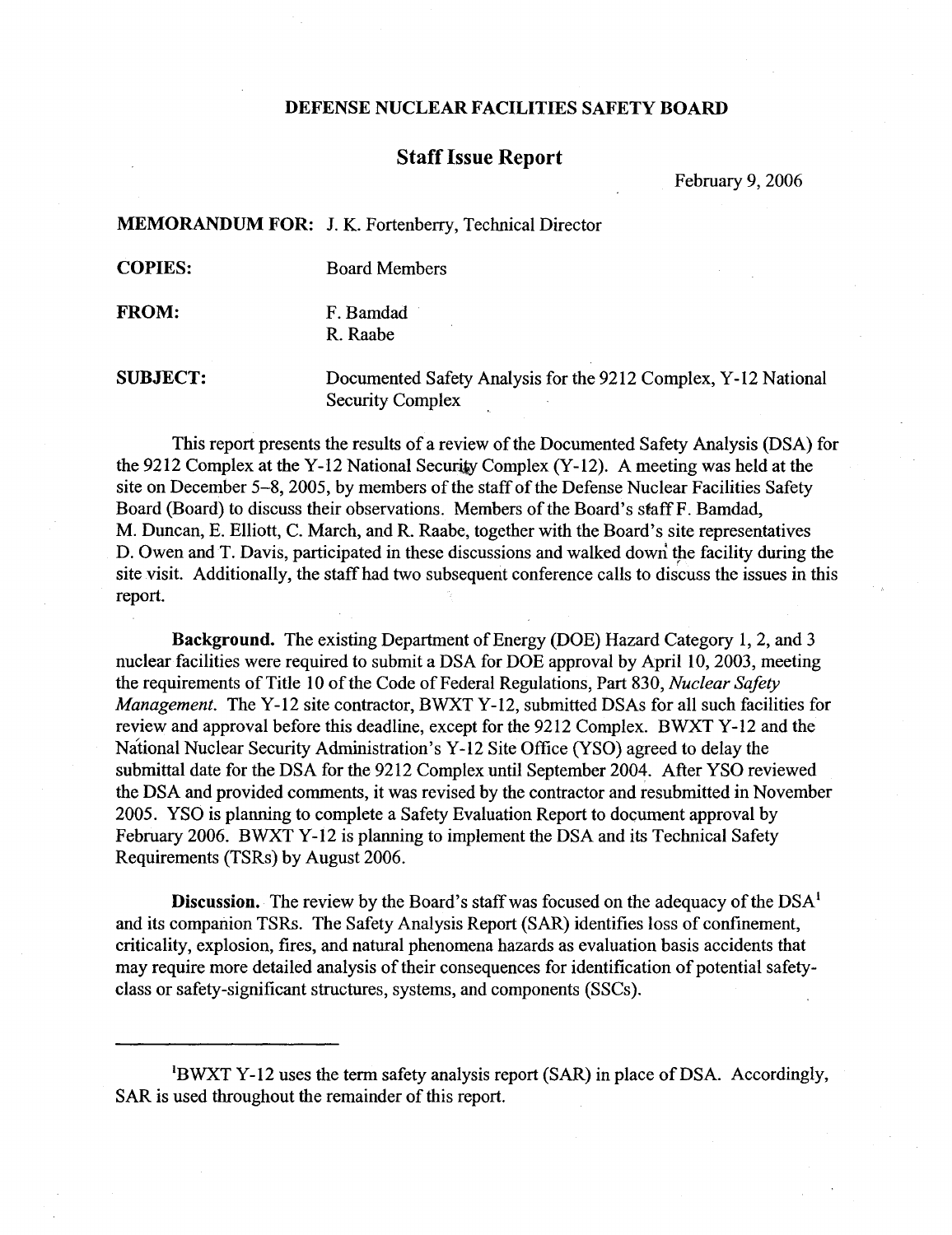Safety Analysis Report—The SAR was prepared according to the approach described for its format and contents in DOE-STD-3009-94, Change Notice 2, Preparation Guide for U.S. Department of Energy Nonreactor Nuclear Facility Documented Safety Analyses. The SAR appears to be based on a thorough hazard analysis of the activities performed in the facility. The unmitigated consequences of the bounding accidents with potential for exceeding 1 rem at the site boundary are evaluated in more detail to determine whether the calculated dose approaches or exceeds DOE's evaluation guideline of 25 rem total effective dose equivalent (TEDE), in which case the need for safety-class SSCs must be evaluated. There are a few weaknesses in these analyses that have resulted in a less-than-adequate level of conservatism in the dose calculations, and consequently, a lower classification of the safety SSCs : 

- The plume dispersion analysis is based on a methodology used previously by the contractor for other defense nuclear facilities at Y-12 and approved by YSO . This methodology uses a computer program called WAKE that is not a toolbox code in the DOE Software Assurance Center Registry. The contractor, however, stated that this .computer program has been through a rigorous site-specific quality assurance program, and has been authorized by YSO for use in safety basis analyses. This program credits the building wake effects to dilute the plume through the windgenerated vortices from the adjacent facilities . While this methodology may have been technically justified for application to the releases from facilities surrounded by other structures at the site, it is not a conservative approach fop the 9212 Complex, which is located at a higher elevation and with no facilities downwind in the direction of the site boundary to promote wake effects.
- The airborne release fractions (ARFs) applied to some materials at risk involved in a fire are based on the mean values provided in DOE-HDBK-3010-94, Airborne Release Fractions/Rates and Respirable Fractions for Nonreactor Nuclear Facilities. Use of the mean value is based on the guidance provided by a Y-12 site procedure. Application of the recommended bounding values may increase the accident source terms by about an order of magnitude . Adequate technical justification for using the mean value is not provided. Therefore, it would be prudent to use the bounding ARF values for long-term energetic events, such as large fires, that would potentially determine the classification of safety controls needed for protection of the public .
- The postulated seismically induced fires in the facility do not appear to be based on a conservative propagation of the events . The SAR assumes that the contents of only one wing would be involved in a fire that was seismically induced. This is based on the further assumption that a fire initiated in a wing would not have the continuity of combustible materials to spread to other wings. The staff considers that a seismic event could initiate individual fires in each wing, resulting in several simultaneous wing fires. The material at risk in such a multiple-wing fire scenario would result in higher consequences at the site boundary than those identified in the SAR and would portray the seismic risk of the facility more realistically :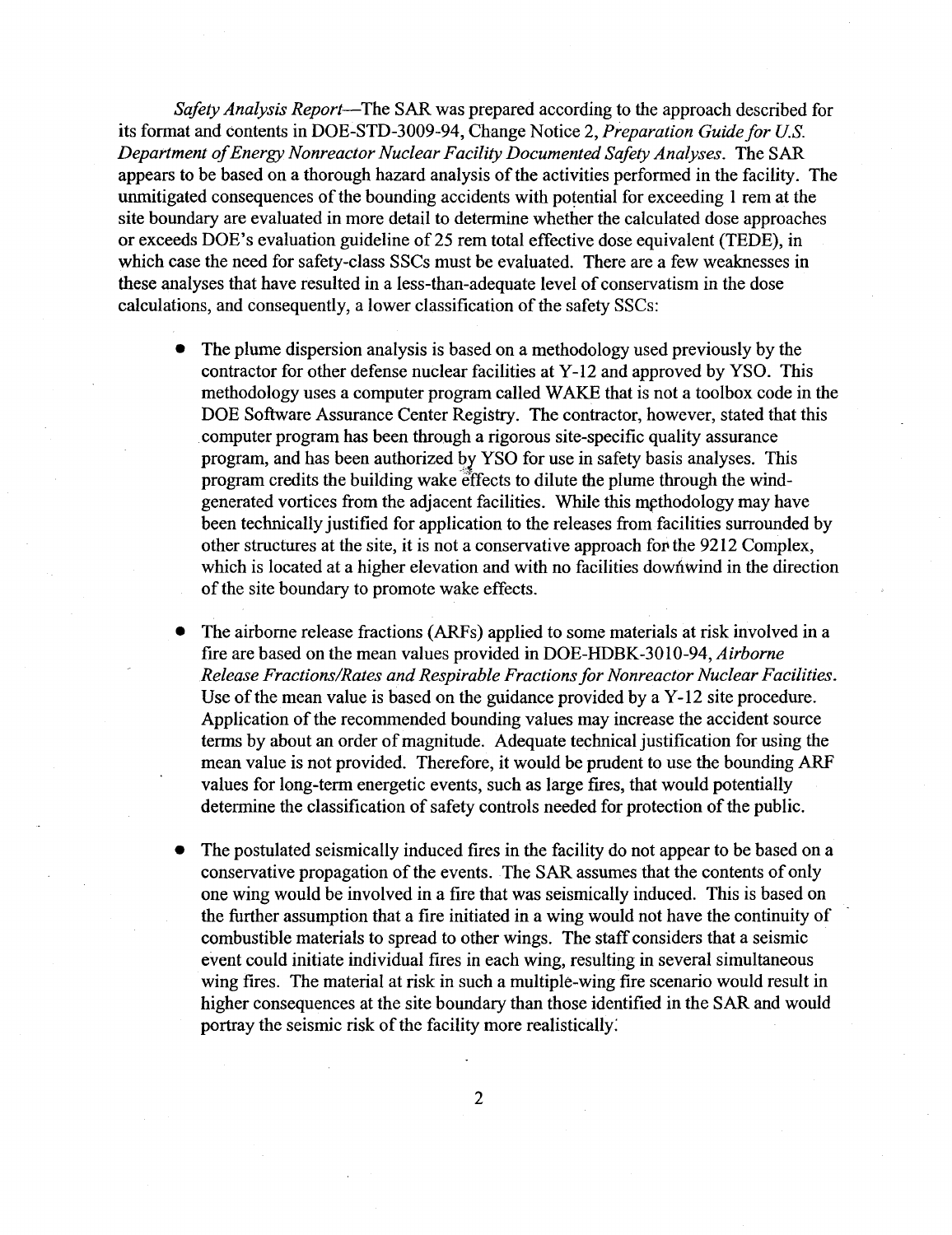• The unmitigated consequences of large fire events in the SAR range from a few rem to an upper value of about 14 rem TEDE at the site boundary . The SAR concludes that these values are conservatively lower than the 25 rem evaluation guideline recommended by DOE directives for identification of safety-class controls to protect the public, and therefore identifies the fire suppression system as safety-significant to protect the site workers. However, the SAR relies on a specific administrative control prohibiting storage of organic solutions in a certain location to keep the unmitigated consequences at the site boundary below 25 rem. An unmitigated analysis that did not credit this administrative control might conclude that safety-class SSCs were needed. This scenario should be investigated. 

> The general uncertainties associated with plume dispersion analyses could lead one to conclude that the calculated values in the SAR for large fire events are approaching the 25 rem evaluation guideline and that a safety-class SSC is needed. Additionally, a more conservative analysis of the bounding fire in the SAP, accounting for the other weaknesses discussed above, would result in doses higher than the calculated values. Designation of one or more fire suppression systems as safety-class would protect the public more reliably from the potential consequences of an event. This would require the systems to be evaluated through the systematic methodology described in site procedure Y17-69-417, Safety System Design Adequacy, for identification and remediation of any potential weaknesses in the systems' availability and operability commensurate with their safety-class function. This assessment would need to include at a minimum hydraulic analysis of the system and the reliability of the water supply to ensure that it would function as expected during a potential major fire in the facility.

> Technical Safety Requirements—In addition to observations regarding the accident analyses, the Board's staff noted several weaknesses in the SAR that could impact the identification of safety controls in the TSRs. These weaknesses are associated mainly with the specific administrative controls (SACs) and safety management programs (SMP):

- The TSRs identify the need for controlling the amount of hazardous materials in the facility to limit the consequences of an accident to below those calculated in the SAR . The TSRs, however, refer to the amounts used in the accident analyses (discussed in Chapter 3 of the SAR) rather than to a specific table or collected list of such values in the TSRs to support proper implementation and compliance .
- The TSRs list the safety-related engineered features and SACs that have been captured from the Nuclear Criticality Safety Program and its associated criticality safety evaluations (CSEs) through the use of a bridging document. Use of the bridging document helps avoid the need for direct reference in the SAR to specific CSEs. However, the bridging document does not appear to contain sufficient detail to be used in the change control process (e.g., unreviewed safety question determination) without recourse to the CSEs. This defeats the bridging concept, necessitating reliance on the operations staff's knowledge of the criticality safety controls discussed in the CSEs .